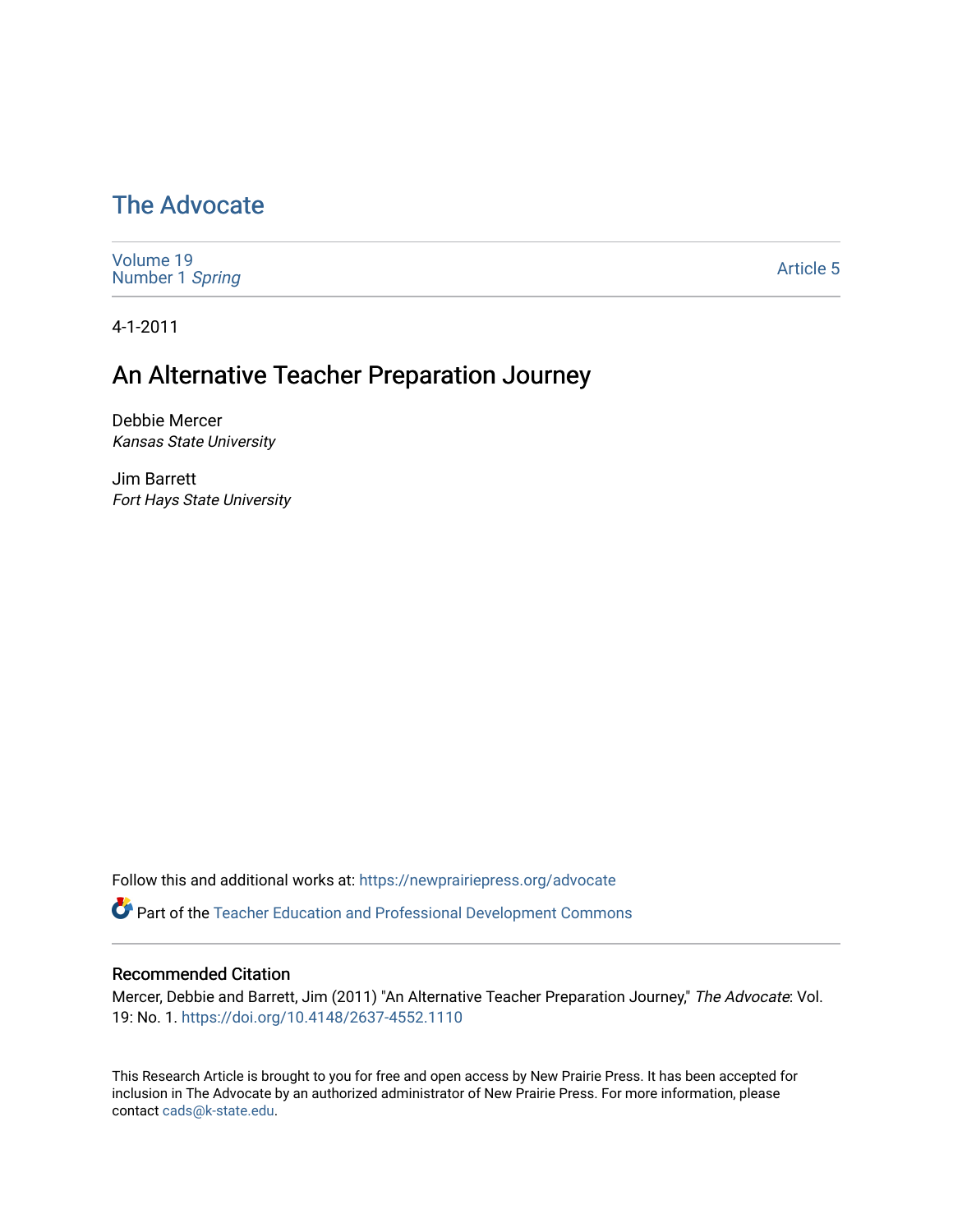## An Alternative Teacher Preparation Journey

### Abstract

The following report discusses one university's alternative pathway journey. Four candidates were accepted into the program the first year in the fall of 2003. Since then numbers have increased to over 175 active program participants. Such substantial growth evidences the need for highly qualified teachers, especially in particular content areas and geographic regions as highlighted in the following report. State guidelines and regulation requirements help ensure quality, rigorous programs.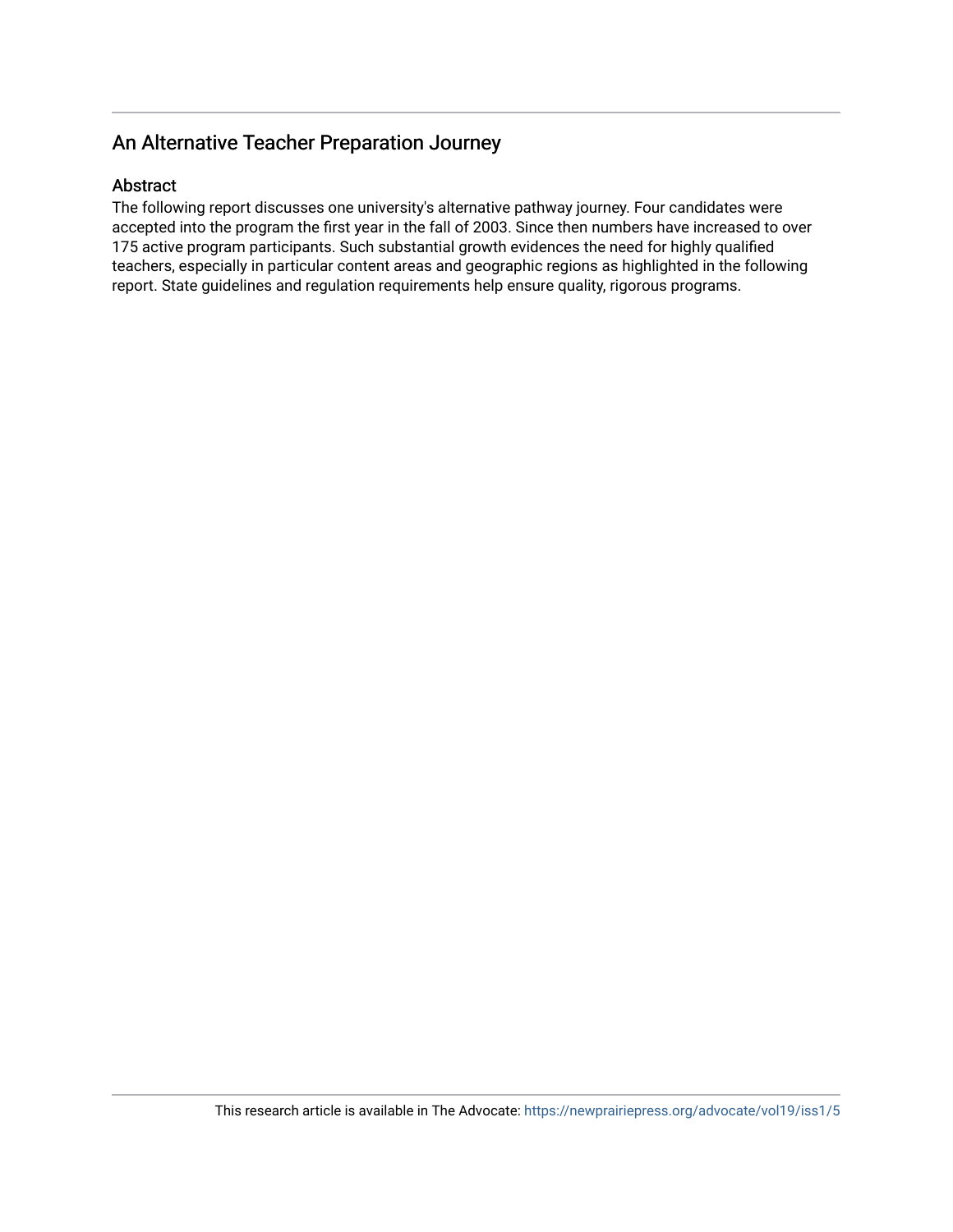## An Alternative Teacher Preparation Journey

Debbie Mercer. Ph.D. Kansas State University Jim Barrett. Ph.D. Fort Hays State University

### *Abstract*

*The following report discusses one university's alternative pathway journey. Four candidates were accepted into the program the first year in the fall of2003. Since then numbers have increased to over* 175 *active program participants. Such substantial growth evidences the needfor highly qualified teachers, especially in particular content areas and geographic regions as highlighted in the following report. State guidelines and regulation requirements help ensure quality, rigorous programs.*

### *Introduction*

In 1983, eight states positively responded to a request by the National Center for Education Information regarding the availability of alternatives to the traditional college teacher education program route for certifying teachers. Many new programs came into existence throughout the 1980's to address shortages of teachers, recruit high quality candidates, relate theory to practice, support teachers during their early years, and eliminate mis-assignment of teachers during their early years (Dill & Stafford, 1996). According to NAAC, the National Center for Alternative Certification (2010) all 50 states and the District of Columbia reported some type of alternative route to teacher certification by 2007. NAAC claims over 130 alternate routes, implemented by 485 alternate route programs, are available in all 50 states and the District of Columbia. Further, participation in these programs nationwide started in the hundreds in the mid to late 1980's and exceeded 7,200 in 1997-1998. The number of participants jumped in the 1998-1999 school year to over 12,000 and has increased each succeeding year (NCE!, 2005). Today, it is estimated that nearly one-third of all new teachers hired in this country come through such alternative programs, many under the umbrella of a state-regulated program (Feistritzer, 2009).

The following report discusses one university's alternative pathway journey. Fort Hays State University joined the Kansas alternative pathway track in 2001 through involvement with a Kansas State Department of Education (KSDE) transition to teaching grant. Four candidates were accepted the first year in the fall

of2003. Since then numbers have increased to over 175 active program participants.

Such substantial growth evidences the need for highly qualified teachers, especially in particular content areas and geographic regions as highlighted in the following report. Analysis of data regarding hiring of restricted license teachers leads to a better understanding of effective selection, recruitment, and retention processes.

### *State Distinctives*

The KSDE established a unique "restricted teaching" license for alternative pathway candidates in 2001. Designed primarily for secondary teachers, this license is applicable to  $5<sup>th</sup> - 8<sup>th</sup>$  grade,  $6<sup>th</sup> - 12<sup>th</sup>$  grades, or P-12 levels. Complete regulations can be found at: *https://online.ksde.org/regs statutes/Stat Reg Results.asp.x.?Statute=O&Regulati on=91-1-201&rpttype=2&search=&maxres==10&andor=AND*

### *Kansas School Demographics*

Almost half a million (473,772) children are educated in Kansas public schools each year, with over an additional 30,000 children attending one of the State's many accredited private or parochial schools (KSDE, 2010). Over 30%, or 112 school districts have a transition teacher either currently in our program or a graduate of our Transition to Teaching (T2T) program. Thus, Kansas's schools and the specific teacher shortages in our state are positively impacted by alternatively prepared teachers beginning their professional teaching career on restricted licenses.

Three hundred and sixty-five accredited high schools provide secondary education in the state. High school buildings are classified according to size based on the enrollment figures on the twentieth day of classes each fall for tenth, eleventh, and twelfth grades by the Kansas State High School Activities Association. The number of restricted license teachers in each size of school is detailed from the 2008 and 2009 cohort groups. The 2009 - 2010 data is provided below (Kansas State High School Activity Association, 2010).

1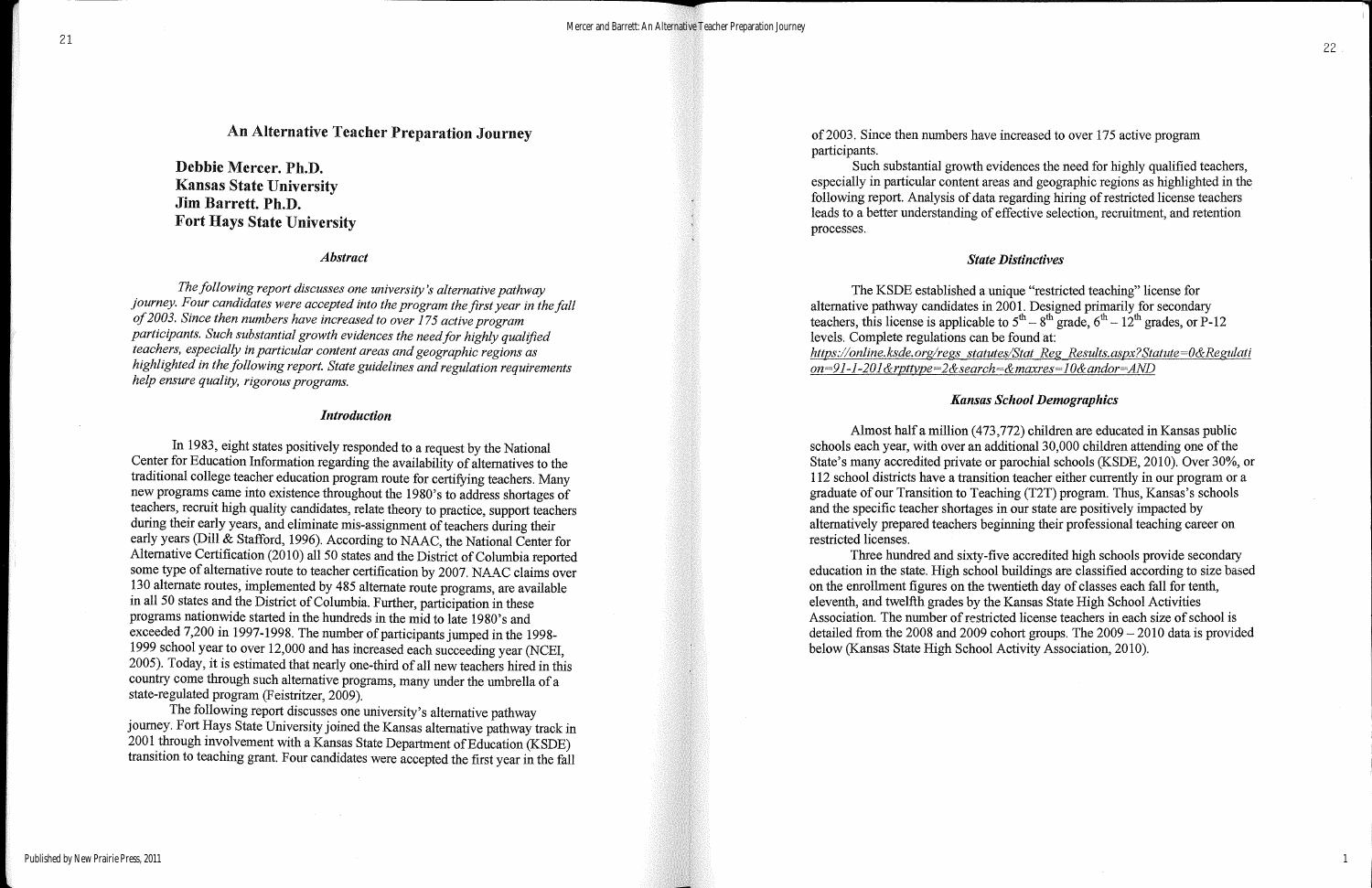### Table 1

*2010-2011 Kansas High School Classification Data (n=355)*

| Classification                            | 6A           | 5A      | 4A      | 3A      | 2A     | 1A        |
|-------------------------------------------|--------------|---------|---------|---------|--------|-----------|
| # of Schools                              | 32           | 32      | 63      | 64      | 64     | 100       |
| Enrollment<br>Range                       | 1584-<br>961 | 917-532 | 530-194 | 194-121 | 121-76 | $75 - 15$ |
| # of<br>Restricted<br>License<br>Teachers | 34           | 21      | 25      | 17      | 18     | 21        |

As the table above indicates, Kansas restricted license teachers are in a variety of school settings. Restricted license teachers are in urban, as well as isolated rural locations. Further, these teachers are in buildings of all sizes and classifications. Size of school and geographical location are important considerations for program development and subsequent curriculum reviews. T2T courses are designed to provide participants instruction and practice in working with diverse students. Courses early in the program provide instruction in designing differentiated instruction and a course later in the program focuses entirely on working with diverse students.

At first glance, Kansas appears to have a homogenous student population. However, upon closer examination one finds that the student context varies widely in the individual building where our T2T students teach. Educating our restricted license teachers to be effective educators from the first day of classes in buildings with no ELL students or to those with over 88.25% of children learning English is a challenge. Likewise, the special needs populations vary greatly from building to building. Ethnic diversity also shows great variance from one geographical region to another. Fifty-seven buildings have over 90% of students

Restricted license teachers are working with children from diverse backgrounds. According to data provided on the www.ksde.org website for 2009- 2010, Kansas school children are evenly divided regarding gender, with 48.5% of the children male and 51.5% female. Almost 46% are classified as economically disadvantaged, 9.1% English Language Learners, 1.1% migrant, and 13.6% are identified with a disability. Kansas school children are 68.9% white, 15.8% Hispanic, 7.5% African American, and 7.75% other. Coursework is designed to prepare candidates to effectively teach all children (KSDE, 2010).

The alternative certification program provides an induction to teaching, Candidates enroll in one on-line course and a one-hour of practicum

on-line courses, local mentoring and university supervision. Candidates participate in an "Induction to Teaching" class on the campus prior to assuming their duties as teachers. Instructors model and provide quality instruction in best teaching practices including classroom management, cooperative learning, lesson planning, questioning strategies, confidentiality, diversity, and standards. experience each semester in the program. The on-line courses are designed to provide candidates opportunities to read and conduct research in best classroom practices, implement those practices and reflect on the effectiveness of their implementation. In addition, each hiring district is responsible to designate a local mentor for the T2T candidate. Many of the assignments in the first two courses require the candidate to visit with his/her mentor regarding application and evaluation of researched best practices.

classified as white. Another 44 buildings are comprised of over 75% white students. Only 64 buildings have 25% or more white students (KSDE, 2010). The demographics of the districts and school buildings served by restricted license teachers are taken into consideration as we develop and revise program curriculum. Understanding the great diversity across our state, as well as the individual differences in a particular building, is critical to the success of our

restricted license teachers.

### *Program Distinctives*

### *Performance Assessment*

By state regulation, all alternative candidates must pass the PRAXIS II content test during their first year in the program. Thus, no candidate may continue in the program without successfully meeting the state cut-score. Ninetynine percent of the program's T2T students have meet this timeframe requirement.

Additionally, the State requires a performance assessment prior to recommendation for an initial teaching license for all initial candidates regardless of their preparation program. The teacher work sample is implemented toward the end ofthe program to assess candidates' ability to design and plan effective instruction in their content area. This instrument and its timing for use are intended to provide a measurement that represents the culminating experience in the program for pedagogical and professional knowledge and skills. Candidates perform very well on this perfonnance assessment indicating their achievement of content pedagogy and their impact on student learning. In the 2009-2010 cohort,